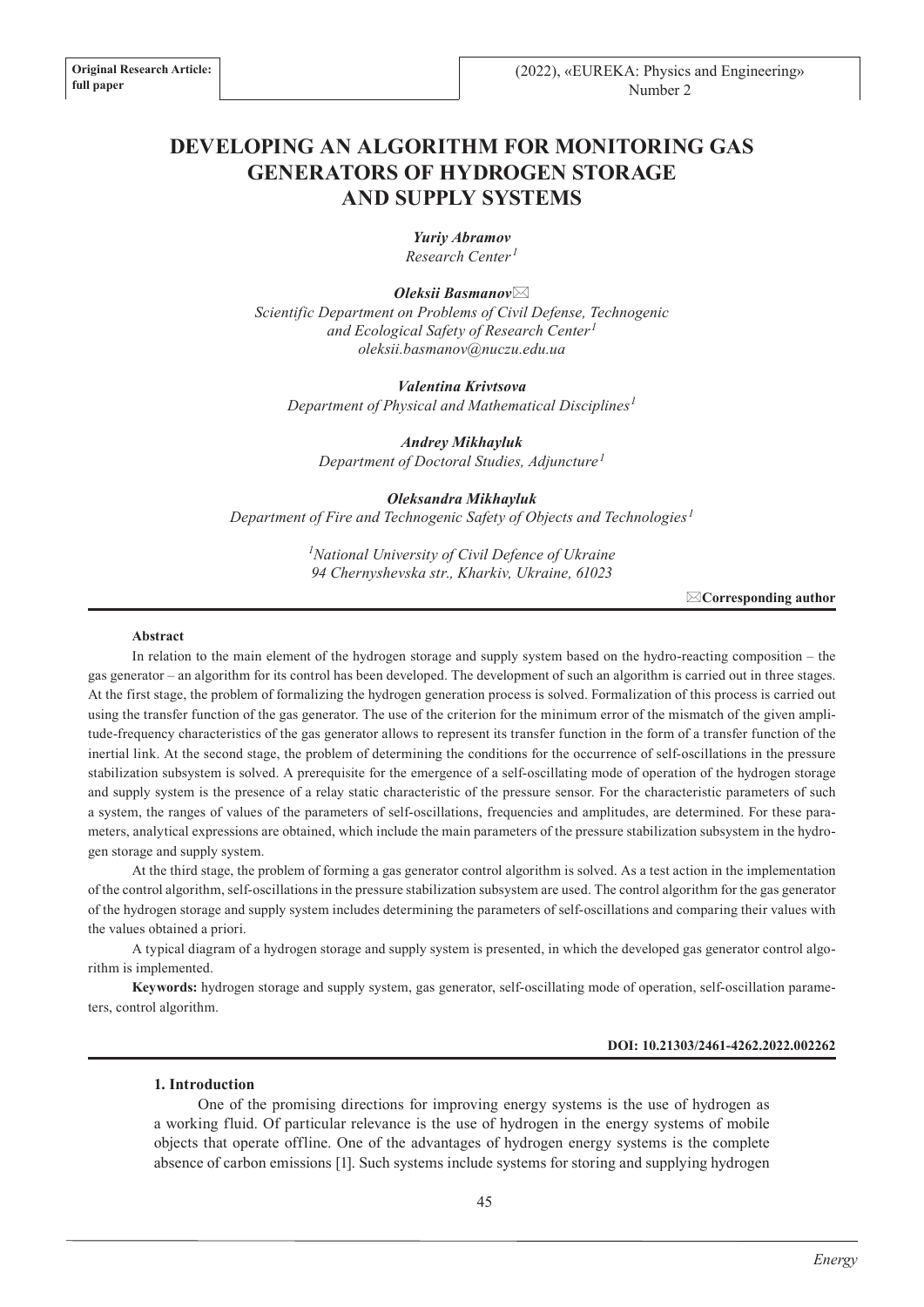in a chemically bound state, in particular, based on hydroreacting compositions. The storage of hydrogen in solid compounds seems to be the most significant technical solution, since it is a safer and more convenient method compared to high-pressure compression and liquefaction technologies [2]. The main element of hydrogen storage and supply systems of this type is a gas generator. The safe operation of hydrogen storage and supply systems necessitates the provision of such values of their parameters and characteristics that guarantee compliance with the requirements of regulatory documents [3]. In this regard, an urgent task is to ensure compliance between the technical characteristics of the main element of the hydrogen storage and supply system and the requirements of regulatory documentation. One of the stages of solving such a problem is the development of appropriate algorithms for monitoring the technical condition of gas generators of hydrogen storage and supply systems, which to a greater extent take into account the features of their construction.

The biggest problem in the use of hydrogen fuel is the creation of hydrogen storage and supply systems, especially for airborne applications [2]. Modern technologies used for hydrogen storage include compression under a pressure of about 70 MPa, liquefaction at cryogenic temperatures (about 20 K), and adsorption in solid phase compounds. The last option is preferred. Recently, there has been a trend in the use of hybrid energy systems (HES) [4]. One of such options for building a hybrid storage system is given in [5], which also presents the results of its tests. It is noted that when using a fuel cell with metal hydride, there is a more uniform distribution of energy compared to the battery mode. The disadvantages of fuel cells in [6] include a short service life and low reliability. When hydrogen is produced, a large amount of heat can be released – up to 15.0 MJ⋅kg<sup>-1</sup> [7]. This mode of hydrogen generation does not exclude the occurrence of a fire and explosion hazard situation [8], as a result of which there is a need to assess the potential hazards of the hydrogen storage system. To obtain estimates of the potential hazards of hydrogen storage systems, information about the temperature [9] or the pressure of the generation process [10] is used. The authors of [11] propose a method for evaluating the efficiency of a hydrogen generator, taking into account the requirements for auxiliary subsystems. However, the information obtained in this way is not used to assess its technical condition. In industrial samples of hydrogen generators, as a rule, one or two parameters of the generation process are controlled [12]. In the overwhelming majority, such parameters are controlled that characterize the local properties of hydrogen generators. In [13], in relation to liquid hydrogen (LH2) storage systems, which is the main component of hydrogen refueling stations (HRS), an approach to assessing the risk of unintentional LH2 emissions is considered. The following failure scenarios for the hydrogen storage system are considered: failure of the safety valve system in the liquid storage tank, failure of the pneumatically actuated valve and rupture of the evaporator. Methods for detecting failures are discussed. Among the new technologies for monitoring the technical condition of an object, the «digital twin» technology should be attributed [14]. This technology provides for the creation of hardware and software components of the object of study. The authors use this approach to manage the risks of failures in relation to a hydrogen pressure vessel.

It should be noted that when using estimates associated with the risks of failures, there are difficulties that are due to the need to use statistical data. In most cases, especially when using new technologies, such data are not available.

The work [10] considers an algorithm for monitoring the technical condition of the gas generator of the hydrogen storage and supply system using its amplitude-frequency characteristic. The paper [15] proposes control algorithms for such a gas generator using its phase-frequency characteristic. When implementing such algorithms, the dynamic properties of the gas generator are taken into account, and its frequency characteristics are determined promptly and without the use of equipment that implements harmonic test signals [16]. It is possible to simultaneously use the amplitude-frequency and phase-frequency characteristics of the gas generator in the formation of its control algorithm [17]. This approach makes it possible to more fully take into account the dynamic properties of the gas generator.

It should be noted that when developing algorithms for monitoring the technical condition of gas generators of hydrogen storage and supply systems using their frequency characteristics, it is necessary to use an external test effect. With the help of such an external test effect, the frequency characteristics of the gas generator of the hydrogen storage and supply system are obtained.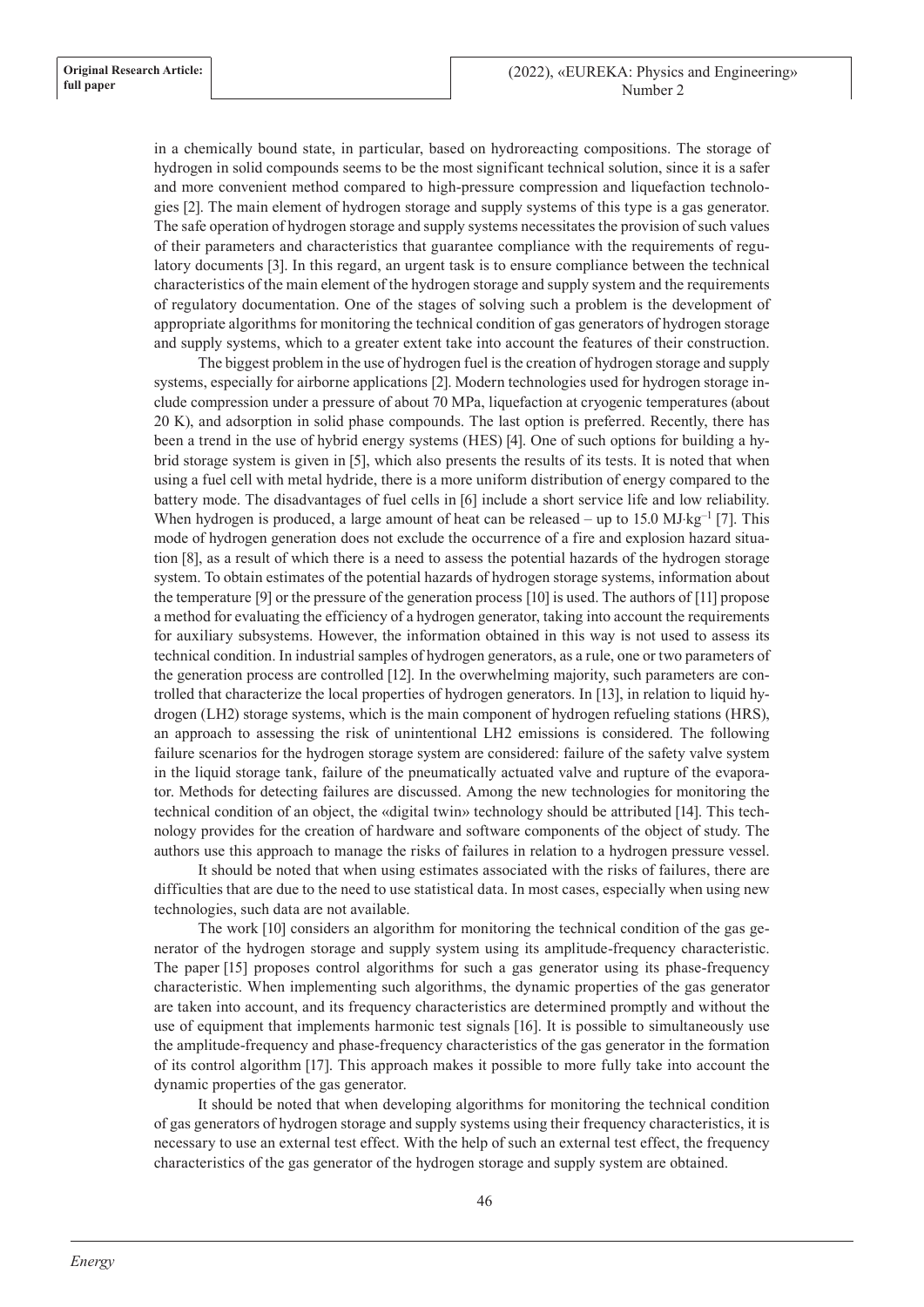Another approach is possible to take into account the dynamic properties of the gas generator when monitoring its technical condition. This approach involves the use of a self-oscillatory mode of operation of the gas generator [18], in which the parameters of self-oscillations are determined. A prerequisite for the self-oscillating mode of operation of the gas generator is the presence of a non-linear static characteristic of the sensor in the pressure stabilization circuit of the gas generator. In this regard, among the problems associated with ensuring the safe operation of hydrogen storage and supply systems is the problem of organizing the control of the technical condition of both the system as a whole and its main elements.

# **2. Materials and methods of research**

### **2. 1. Methods**

Conducting research includes the use of theoretical methods based on the application of the integral Laplace transform and functions of a complex variable. To assess the adequacy of the obtained mathematical models, a criterion was used that minimizes the absolute mismatch error between the a priori given model and the model under study. The study of the self-oscillating mode of operation of the system under study is based on the use of the harmonic balance equation. To obtain practical dependencies, standard software procedures were used, for example, the Maple package.

# **2. 2. Substantiation of the control algorithm for the gas generator of the hydrogen storage and supply system**

The main tasks in creating a gas generator control algorithm include:

– obtaining a simplified mathematical description of the processes occurring in the gas generator using the criterion of the minimum absolute error of the mismatch of its amplitude-frequency characteristics;

– obtaining analytical expressions for the parameters that characterize the self-oscillatory mode of operation of the hydrogen storage and supply system;

– development of an algorithm for controlling the gas generator of the hydrogen storage and supply system, which is based on the use of information about the self-oscillatory mode of its operation.

### **2. 2. 1. Simplified mathematical description of the processes occurring in the gas generator**

The system of storage and supply of hydrogen based on the hydroreacting composition in a generalized form has a block diagram shown in **Fig. 1**.



**Fig. 1.** Structural diagram of the hydrogen storage and supply system

The main element of such a system is the gas generator 1, the operation of which is provided by the water stabilization subsystem and the pressure stabilization subsystem. The first subsystem includes a measuring device 2 and an actuator 3. The second subsystem includes a pressure sensor 4, an amplifier 5 and a device for regulating the area of the outlet in the gas generator 1. The dynamic properties of the gas generator are determined by its transfer function, which has the form [10]:

$$
W_1(p) = K_1(1 - \tau_1 p) \left[ (1 + \tau_2 p)(1 + \tau_3 p) \right]^{-1},
$$
\n(1)

where  $K_1$  – transmission coefficient;  $\tau_i$  – *i*-th time constant (*i* = 1, 2, 3); *p* – complex number.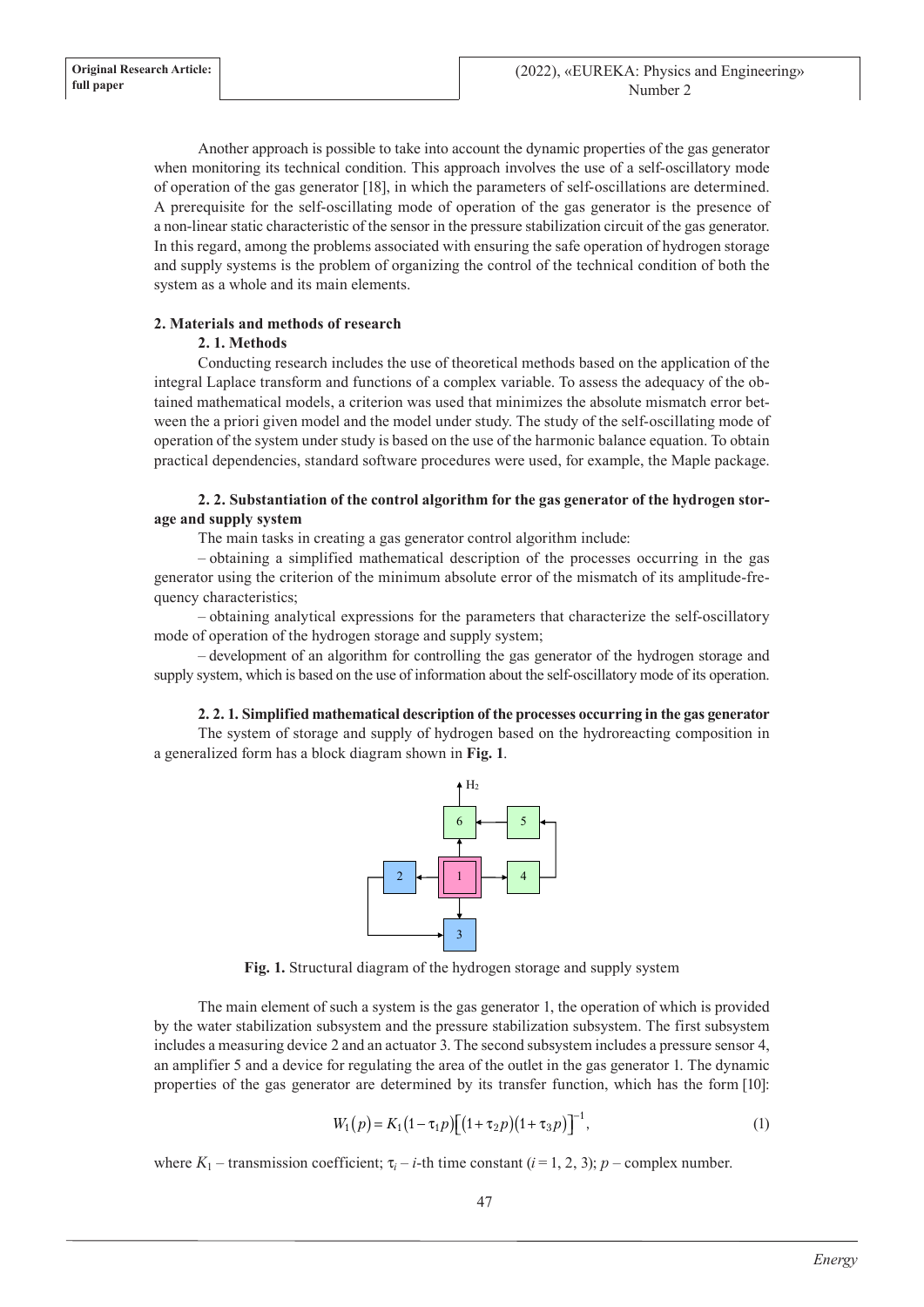In the first approximation, the transfer function (1) can be replaced by the expression:

$$
W_{10}(p) = K_1 (1 + \tau_0 p)^{-1}, \tag{2}
$$

where  $\tau_0$  – time constant to be determined.

To determine the parameter  $\tau_0$ , let's use the criterion:

$$
abs(\delta) = \min,\tag{3}
$$

where  $\delta = a_1(\omega) - a_{10}(\omega)$ ;  $\omega$  – circular frequency;  $a_1(\omega)$  and  $a_{10}(\omega)$  – reduced amplitude-frequency characteristics of the gas generator, which are described by the expressions:

$$
a_1(\omega) = \left[ \left[ 1 + (\omega \tau_1)^2 \right] \left[ \left[ 1 + (\omega \tau_2)^2 \right] \right] + (\omega \tau_3)^2 \right]^{-1} \right]^{0.5};
$$
\n(4)

$$
a_{10}(\omega) = \left[1 + (\omega \tau_0)^2\right]^{-0.5}.
$$
 (5)

**Fig. 2** shows dependences  $abs(\delta) = f(\omega)$  for characteristic values of *i*-th time constants equal to  $\tau_1$  = 7.9 ms;  $\tau_2$  = 6.5 ms and  $\tau_3$  = 14.4 ms [15].

For the case under consideration, the mismatch error at  $\tau_0$  = (11.5÷13.5) ms does not exceed 5.0 %. **Fig.** 3 shows the dependence of the mismatch error on the value of the time constant  $\tau_0$ .

From the dependence shown in **Fig. 3**, it follows that at  $\tau_0 \sim 12.8$  ms, the minimum mismatch error between the frequency characteristics  $a_1(\omega)$  and  $a_{10}(\omega)$  is achieved. This dependence was obtained on the basis of the data presented in **Fig. 2**.



**Fig. 2.** Dependences of mismatch error on frequency:  $1 - \tau_0 = 11.5$  ms;  $2 - \tau_0 = 12.0$  ms;  $3 - \tau_0 = 12.5$  ms;  $4 - \tau_0 = 13.0$  ms;  $5 - \tau_0 = 13.5$  ms

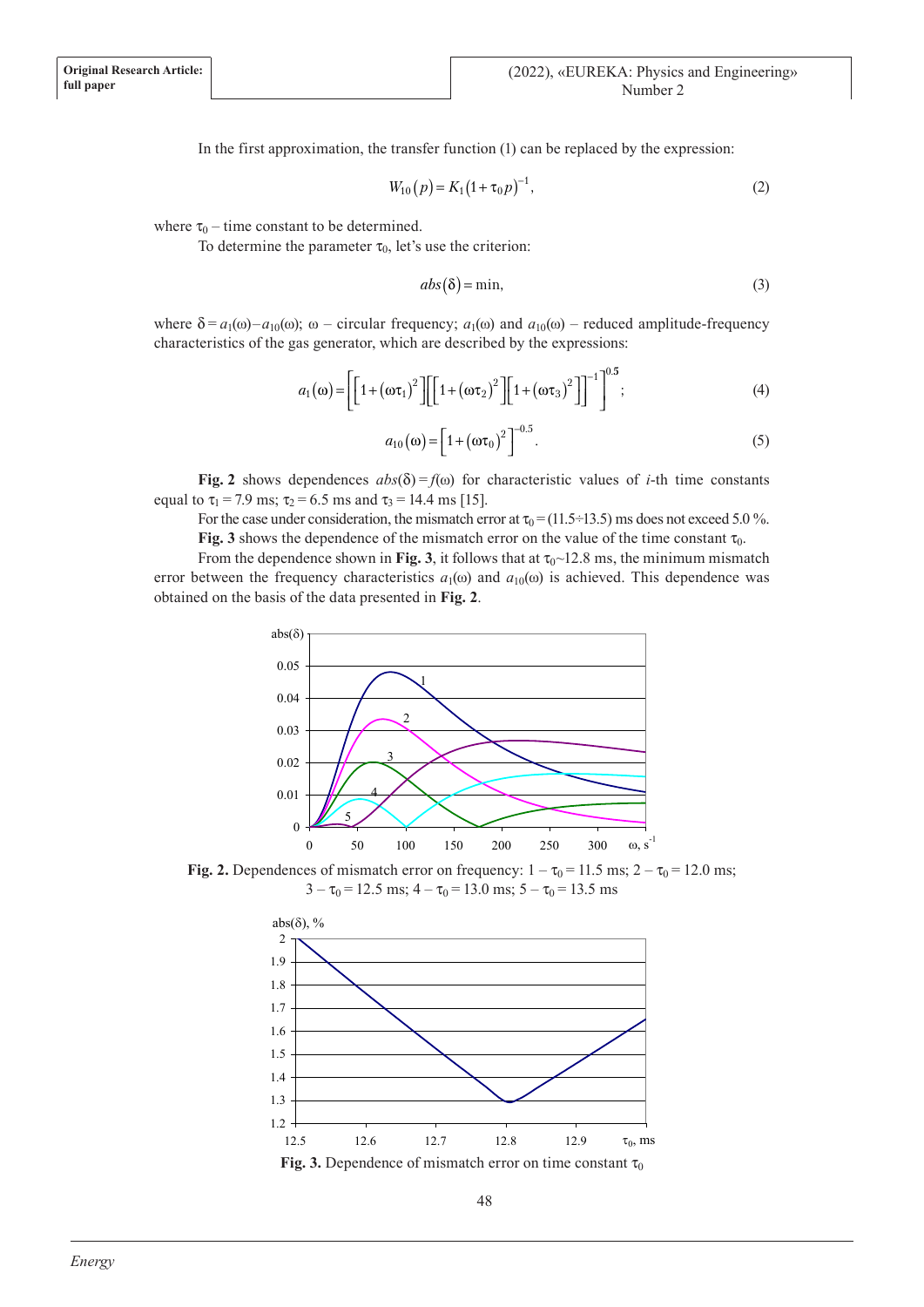# **2. 2. 2. Parameters of self-oscillations**

A feature of the operation of the hydrogen storage and supply system is that the pressure stabilization subsystem is non-linear. The non-linearity of the system is due to the relay characteristic of the pressure sensor 4 (**Fig. 1**), which has a dead zone with a width of 2s. In such a subsystem, the regime of self-oscillations of frequency  $\omega_0$  and amplitude A is possible under the condition:

$$
J(A)W(j\omega) = -1,\t(6)
$$

where  $J(A)$  – equivalent complex transfer coefficient of a non-linear element – a pressure sensor; *W*( $j$ ω) – amplitude-phase frequency characteristic of the linear part of the pressure stabilization subsystem;  $j$  – imaginary unit.

For the case under consideration:

$$
J(A) = \frac{4}{\pi} N \sigma A^{-1} \left[ 1 - \left( \sigma A^{-1} \right)^2 \right]^{0.5};
$$
\n(7)

$$
W(j\omega) = K \left[ j\omega \left( 1 + j\omega \tau_0 \right) \left( 1 + j\omega \tau \right) \right]^{-1},\tag{8}
$$

where  $N = D\sigma^{-1}$ ;  $D$  – parameter of the relay characteristic of the pressure sensor;  $\tau$  – time constant of the device for regulating the area of the outlet 6 of the gas generator 1 (**Fig. 1**);  $K$  – transfer coefficient of the linear part of the subsystem.

Equation (6) corresponds to a system of equations of the form:

$$
J(A)\text{Re}W(j\omega) = -1; J(A)\text{Im}W(j\omega) = 0,
$$
\n(9)

where

$$
\text{Re}\,W(j\omega) = -K(\tau_0 + \tau)\bigg[\omega^2(\tau_0 + \tau)^2 + (1 - \omega^2\tau_0\tau)^2\bigg]^{-1};\tag{10}
$$

Im 
$$
W(j\omega) = -K(1 - \omega^2 \tau_0 \tau) \left[\omega^3(\tau_0 + \tau)^2 + \omega(1 - \omega^2 \tau_0 \tau)^2\right]^{-1}
$$
. (11)

From the second equation (9), taking into account (11), the expression for the frequency of self-oscillations  $\omega_0$  follows:

$$
\omega_0 = \left(\tau_0 \tau\right)^{-0.5}.\tag{12}
$$

**Fig.** 4 shows the dependence  $\omega_0 = \omega_0(\tau)$  at  $\tau_0 = 12.75$  ms.



**Fig. 4.** Dependence of the frequency of self-oscillations on the parameter  $\tau$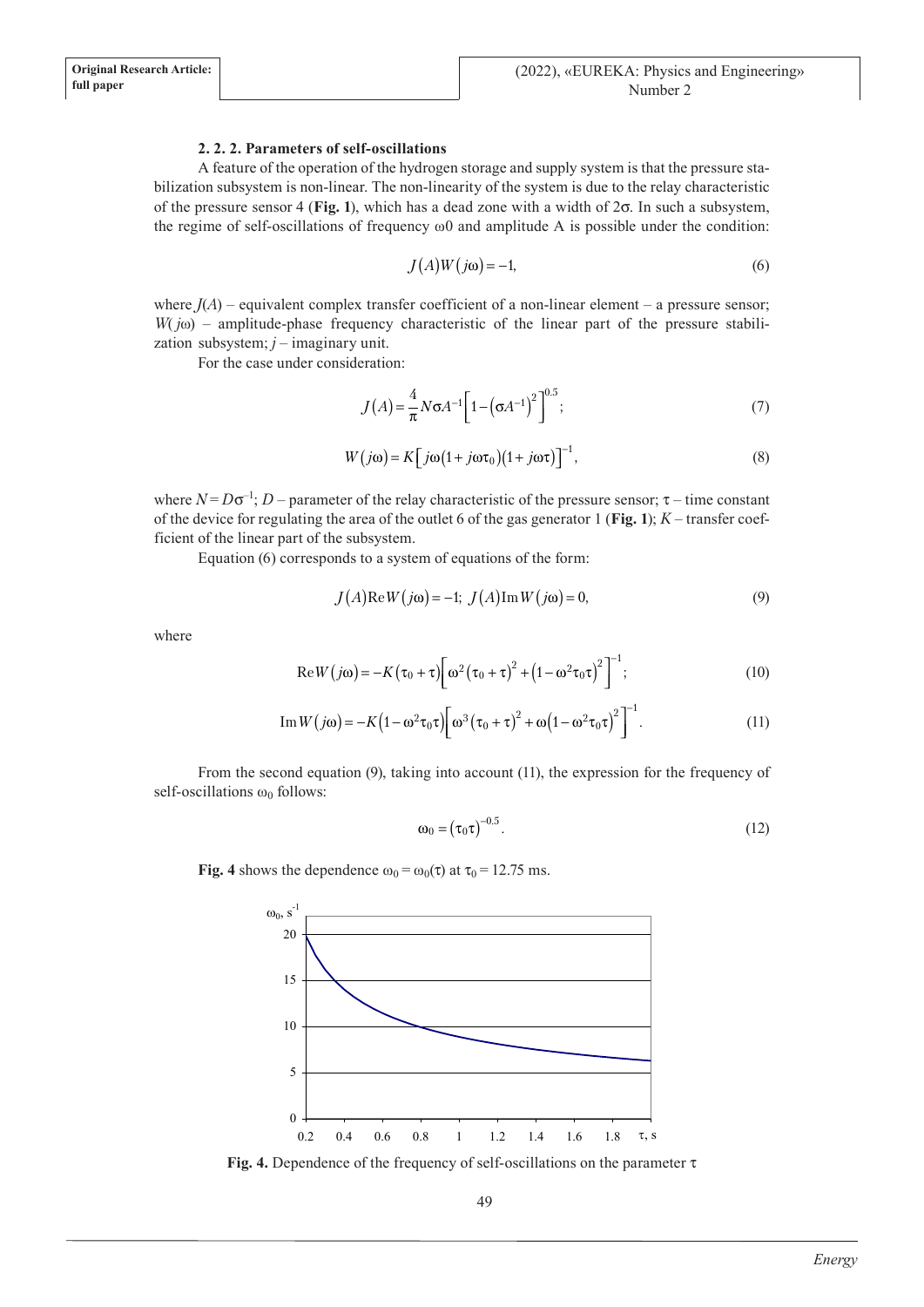After substituting (12) into the first equation of system (9), taking into account (10), let's obtain a biquadratic algebraic equation for the amplitude *A* of self-oscillations:

$$
x^4 - x^2 + \left[0.25\pi(\tau_0 + \tau)(K\tau_0 \tau N)^{-1}\right]^2 = 0,
$$
\n(13)

where  $x = \sigma A^{-1}$ . It follows from the solution of this algebraic equation that the amplitude of selfoscillations is determined by the expression:

$$
A = \sigma \left[ 0.5 \left[ 1 \pm \left[ 1 - \left[ 0.25 \pi (\tau_0 + \tau) (K \tau_0 \tau N)^{-1} \right]^2 \right]^{0.5} \right] \right]^{-0.5}.
$$
 (14)

Graphic dependence  $A = A(\tau)$  at  $\sigma = 50$  kPa;  $D = 5.0$  V;  $\tau_0 = 12.75$  ms is shown in Fig. 5.

**Fig.** 6 shows the dependence  $A = A(K)$  for two values of the parameter  $\tau$ . The upper part of the graphic dependence corresponds to the self-oscillatory mode of operation of the hydrogen storage and supply system.



**Fig. 5.** Dependence of the amplitude of self-oscillations on the parameter  $\tau$ :  $1 - K = 0.65 \text{ MPa-V}^{-1}$ ; 2 – *K* = 0.7 MPa⋅V–1; 3 – *K* = 0.75 MPa⋅V–1; 4 – *K* = 0.8 MPa⋅V–1; 5 – *K* = 0.85 MPa⋅V–1



The lower parts of the graphic dependences shown in **Fig. 6** correspond to unstable periodic motion. It follows from the analysis of graphic dependences that there are critical values of the transmission coefficient  $K_{\text{min}}$ , when exceeded, self-oscillations are possible in the subsystem. From (14) it follows that the value of  $K_{\text{min}}$  is determined by the expression:

$$
K_{\min} = 0.25\pi(\tau_0 + \tau)(\tau_0 \tau N)^{-1}.
$$
\n(15)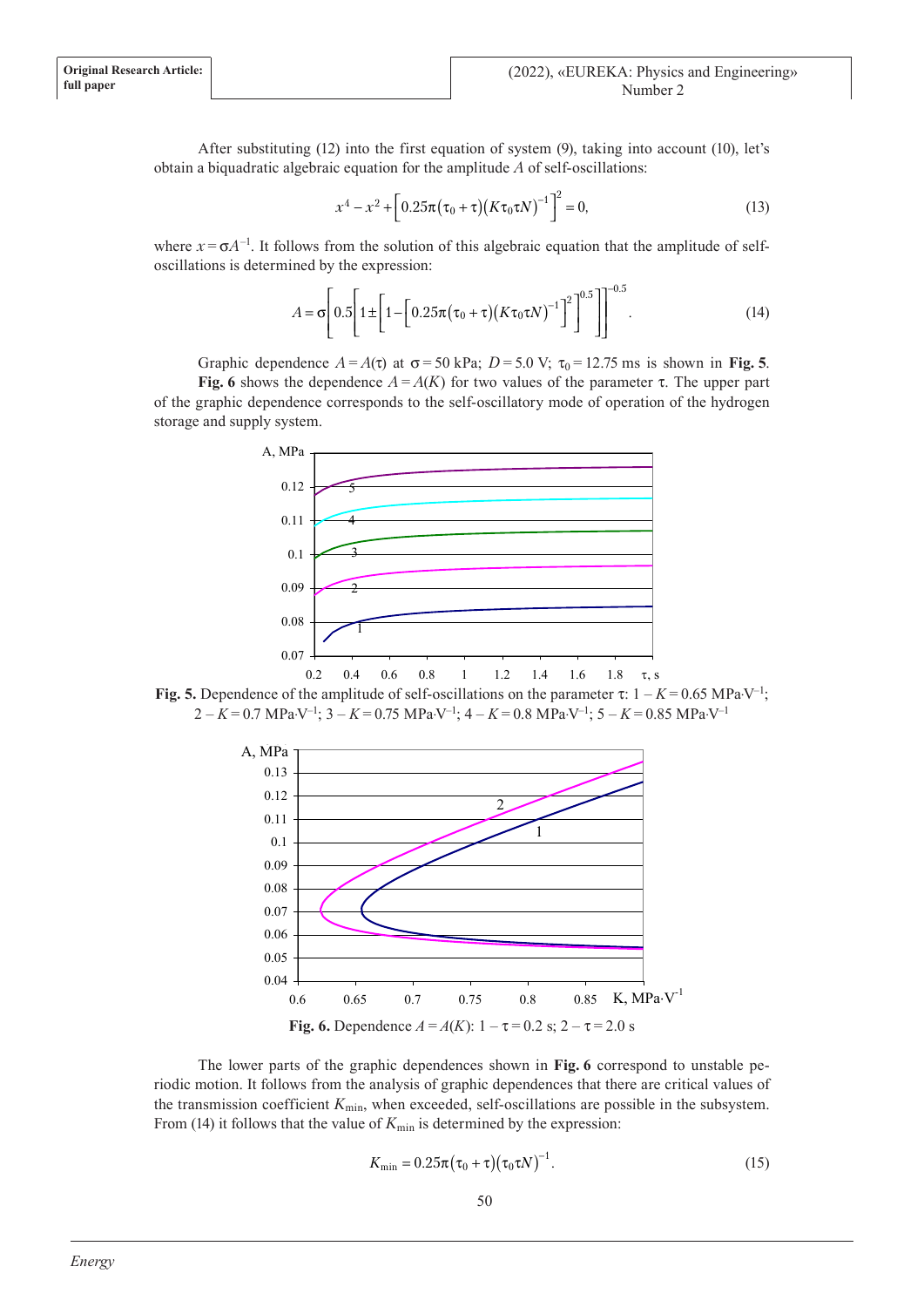**Fig.** 7 shows the dependence  $K_{\text{min}} = K_{\text{min}}(\tau)$  at  $\tau_0 = 12.75$  ms and  $N = 10^{-4}$  V⋅(Pa)<sup>-1</sup>. The area that lies above the graph in **Fig. 7** corresponds to the self-oscillatory mode of operation of the pressure stabilization subsystem.



**Fig.** 7. Dependence of the critical value of the transfer coefficient on the parameter  $\tau$ 

The analysis of expression (14) indicates that it is fundamentally possible to provide a self-oscillating mode of operation in the hydrogen storage and supply system by varying the values of the parameters *K* or  $\tau$ . Variation of the values of the parameter  $\tau$  is a more difficult technical problem than variation of the values of the parameter *K*. In the latter case, the change in the value of the parameter  $K$  can be achieved by including an additional amplification stage in the control loop.

### **2. 2. 3. Gas generator control algorithm**

The results obtained are the basis for the formation of an algorithm for controlling the gas generator of the hydrogen storage and supply system. The formation of such a control algorithm is preceded by the determination of the parameter  $\tau_0$  of the transfer function (2). For this purpose, the graphical dependencies shown in **Fig. 2, 3**.

The value of the parameter  $\tau_0$ , as well as the values of the parameters  $\tau$ , *D* and  $\sigma$  are the initial data for the formation of the gas generator control algorithm. Using the values of the parameters  $\tau_0$  and  $\tau$  the frequency of self-oscillations  $\omega_0$  is chosen. For this, expression (12) or the graphic dependence shown in **Fig. 1** is used. 4. Then, using the graphical dependencies shown in **Fig. 5**, as well as taking into account the restrictions in the form of expression (15) or the graphical dependence shown in **Fig. 7**, the self-oscillation amplitude *A* and the value of the coefficient  $K_0$  are determined.

The control algorithm for the gas generator of the hydrogen storage and supply system is reduced to the implementation of the following procedures:

– the hydrogen storage and supply system, by changing the value of the transfer coefficient of the linear part of the pressure stabilization subsystem to a value equal to  $K_0$ , is transferred to the self-oscillating mode of operation;

– determination of the parameters of the self-oscillatory mode of operation of the hydrogen storage and supply system – amplitude *A* and frequency  $\omega_0$ ;

– the values of the parameters *A* and  $\omega_0$  are compared with their a priori given values  $A_1$  and  $\omega_{01}$ , respectively;

– according to the result of comparing the values of the parameters of the self-oscillatory motion with their a priori set values, the result of the control of the gas generator is formed.

**Fig. 8** shows a block diagram of a hydrogen storage and supply system in which such an algorithm for its control is implemented.

The scheme differs from the scheme shown in **Fig. 1** in that the amplifier is made of two parts 5.1 and 5.2. The gain of such an amplifier is designed to provide the value of the transfer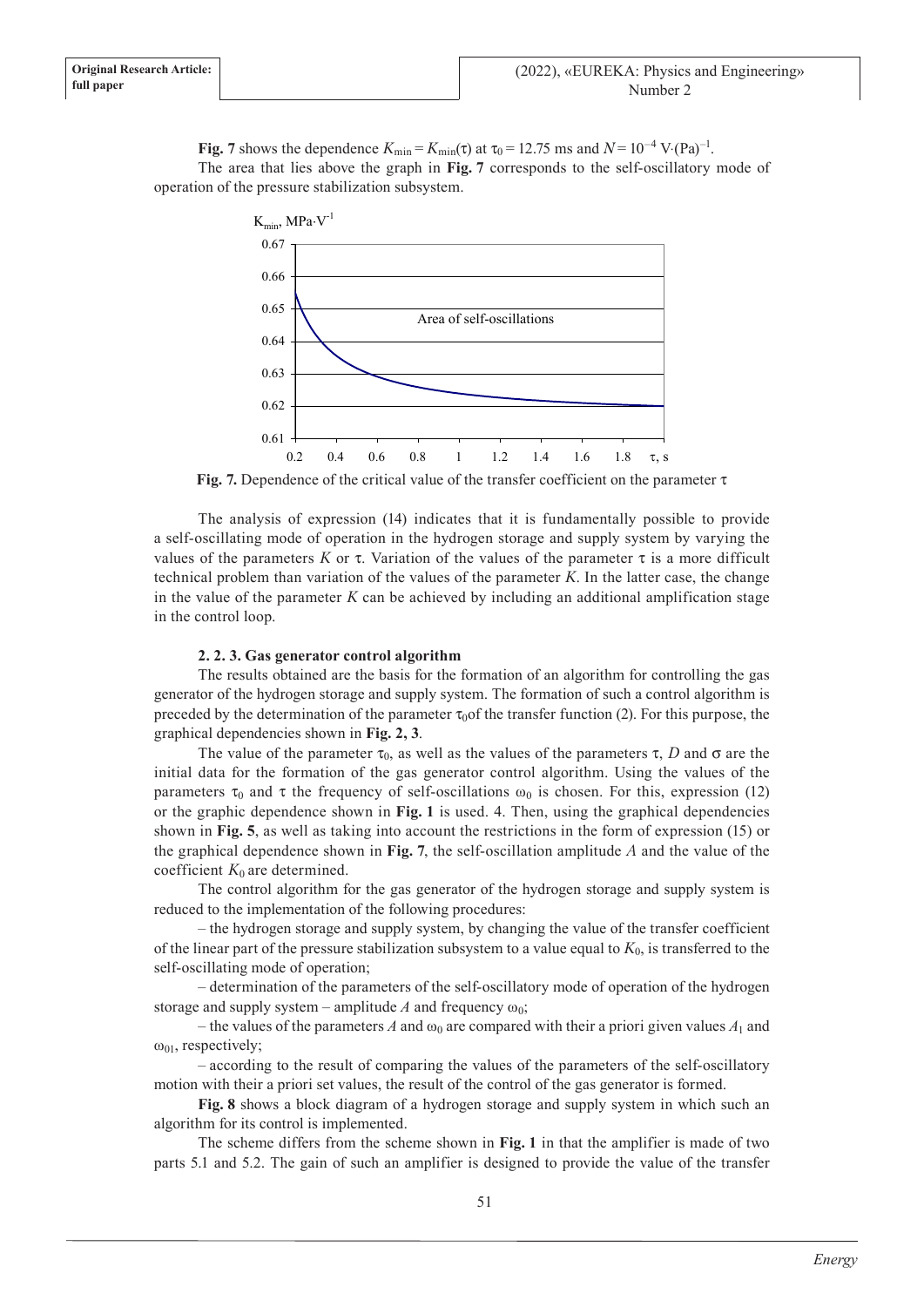coefficient of the linear part of this subsystem, equal to *K*0. In this case, self-oscillations with parameters *A* and  $\omega_0$  will take place in the system. The frequency discriminator 7 serves to compare the frequencies  $\omega_0$  and  $\omega_{01}$ , the amplitude discriminator 8 serves to compare the amplitudes *A* and *A*1. The comparison results are processed in the information analysis block 9.



**Fig. 8.** Structural diagram of the hydrogen storage and supply system with control of its state

### **3. Results and discussion**

The conducted studies on the development of an algorithm for controlling gas generators of hydrogen storage and supply systems made it possible to obtain the following results:

– the transfer function of gas generators can be approximated by the transfer function of the inertial link, the time constant of which lies in the range  $(11.5\div 13.0)$  ms;

– the presence of a nonlinear static characteristic of the pressure sensor in the pressure stabilization subsystem predetermines the possibility of the existence of a self-oscillating mode of its operation in such a subsystem;

– the functional relationship between the parameters of self-oscillations – frequency and amplitude and the parameters of the pressure stabilization subsystem in the cavity of gas generators was determined;

– an analytical expression is obtained for the critical value of the transfer coefficient of the linear part of the pressure stabilization subsystem in the cavity of gas generators, which determines the region of existence of self-oscillations;

– to transfer the gas generator to a self-oscillating mode of operation, it is advisable to ensure that an additional amplification stage is included in its control circuit;

– to implement the control algorithm for the gas generators of the hydrogen storage and supply system, it is necessary to use self-oscillations in the pressure stabilization subsystem as a test effect. In this case, the controlled parameters are the parameters of the self-oscillatory mode of operation of gas generators.

The presence of nonlinearity in the pressure stabilization subsystem of the hydrogen storage and supply system opens up new approaches to the creation of control algorithms and its main element, the gas generator. One of these approaches is associated with the use of a self-oscillatory mode of operation of the hydrogen storage and supply system, which is a test mode. For a compact description of hydrogen generation processes, the transfer function of the gas generator is used, the characteristic polynomial of which is of the second order. The use of the criterion for the minimum absolute error of the mismatch of the reduced amplitude-frequency characteristics (3) makes it possible to lower the order of the characteristic polynomial of the gas generator transfer function. For the characteristic values of the parameters of the transfer function of the gas generator given in [15], its simplified expression (2) was obtained. At the same time, with a mismatch error not exceeding 5.0 %, the value of the time constant of such a transfer function belongs to the range (11.5÷13.0) ms. The minimum mismatch error is achieved when the gas generator time constant is 12.8 ms.

The nonlinearity of the pressure stabilization subsystem is due to the relay static characteristic of the pressure sensor, which predetermines the possibility of self-oscillations in such a subsystem. Using the harmonic balance equation, analytical expressions are obtained for the parameters of self-oscillations in the hydrogen storage and supply system – frequencies and amplitudes. At the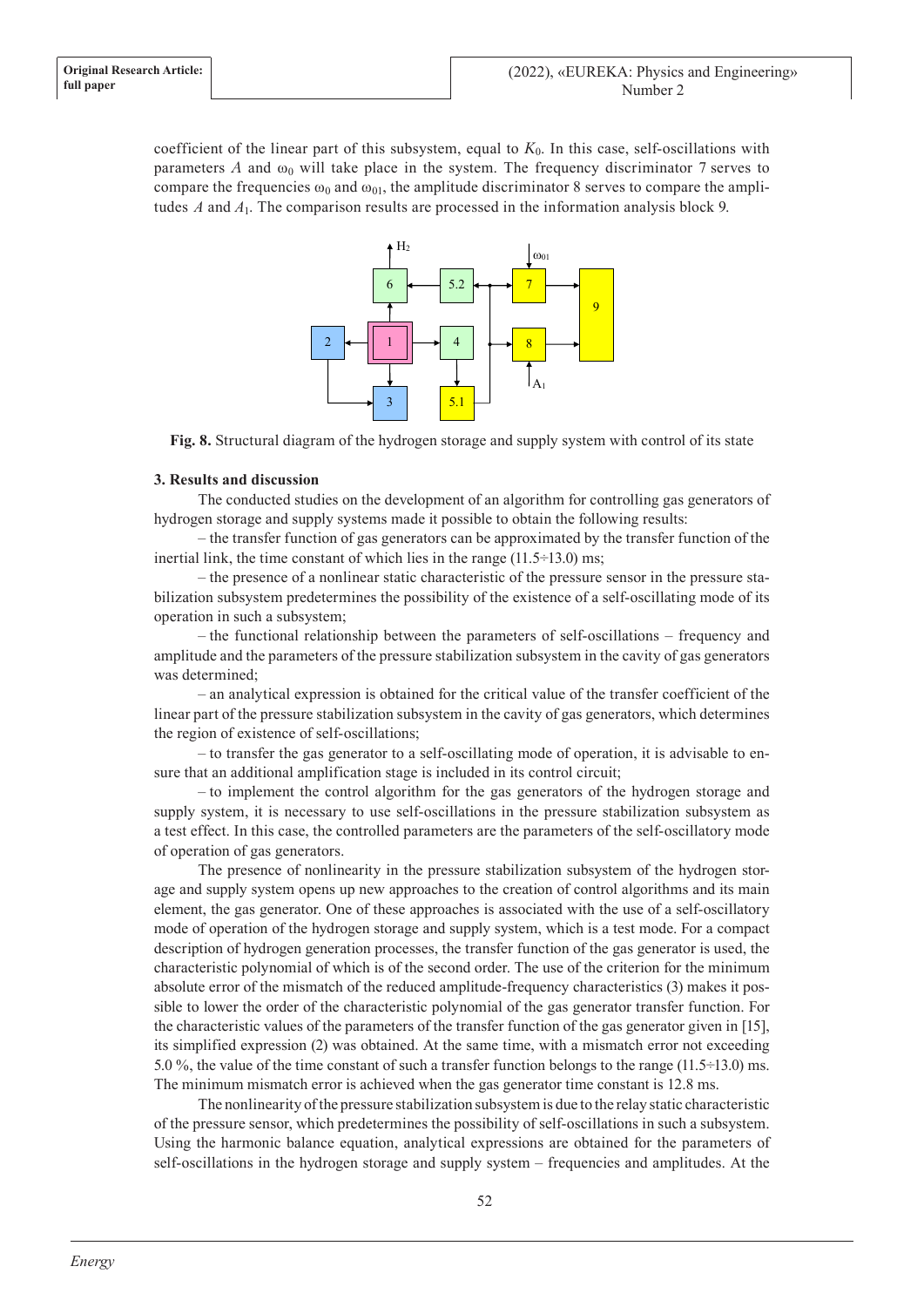same time, it should be noted that it is advisable to implement the self-oscillating mode of operation of such a system by increasing the values of the transfer coefficient of the linear part of the pressure stabilization subsystem. For the characteristic values of the parameters of the hydrogen storage and supply system, the region of existence of the self-oscillatory mode of its operation is constructed, which is shown in **Fig. 7**. It should be emphasized that the transfer of the hydrogen storage and supply system to the test mode of operation – self-oscillating mode, is carried out without the use of external equipment, but only by changing the value of its one parameter – the transfer coefficient.

The algorithm for monitoring the technical condition of the gas generator of the hydrogen storage and supply system includes switching it to the self-oscillatory mode, determining the parameters of these self-oscillations, and comparing the obtained values with a priori given ones. As a priori given values of the parameters of self-oscillations, the values determined with the help of analytical dependencies (12), (14) and (15) or with the help of graphic dependencies shown in **Fig. 4–7** are used. The technical implementation of the gas generator control algorithm can be implemented in the form given in [18].

It should be noted that the implementation of such an algorithm for monitoring the technical condition of the gas generator of the hydrogen storage and supply system assumes the absence of nonlinearities in the elements of its pressure stabilization circuit (except for the pressure sensor). Further research can be aimed at studying the influence of the nonlinear characteristics of the elements of the gas generator pressure stabilization circuit on the result of monitoring its technical condition.

#### **4. Conclusions**

A simplified mathematical description of the processes occurring in the gas generator is obtained, which is presented as a transfer function of the inertial link. It is shown that when choosing the value of the time constant of such a transfer function equal to  $(11.5\div 13.0)$  ms, the mismatch error of the amplitude-frequency characteristics does not exceed 5.0 %.

Analytical expressions are obtained for the parameters of the self-oscillatory mode of operation of the gas generator – the frequency and amplitude of self-oscillations. Using these expressions, it is shown that for the minimum value of the time constant of the gas generator and typical values of the parameters of the pressure stabilization circuit, the frequency and amplitude of self-oscillations lie, respectively, in the range  $(7.0\div 20.0)$  s<sup>-1</sup> and  $(70.0\div 130.0)$  kPa.

An algorithm for controlling the gas generator of the hydrogen storage and supply system has been developed, which is based on the transfer of this system to a self-oscillating mode of operation and the subsequent determination of its parameters – the frequency and amplitude of self-oscillations. The transition to the self-oscillating mode of operation of the hydrogen storage and supply system is carried out by changing the value of the transfer coefficient of the pressure stabilization subsystem, which exceeds the critical value. It is shown that for the characteristic parameters of this subsystem, the value of the critical value of the transfer coefficient belongs to the range  $(620 \div 655)$  kPa.

#### **References**

- [1] Fragiacomo, P., Genovese, M. (2020). Numerical simulations of the energy performance of a PEM water electrolysis based high-pressure hydrogen refueling station. International Journal of Hydrogen Energy, 45 (51), 27457–27470. doi: https:// doi.org/10.1016/j.ijhydene.2020.07.007
- [2] Rusman, N. A. A., Dahari, M. (2016). A review on the current progress of metal hydrides material for solid-state hydrogen storage applications. International Journal of Hydrogen Energy, 41 (28), 12108–12126. doi: https://doi.org/10.1016/ j.ijhydene.2016.05.244
- [3] Galeev, A. G. (2017). Review of engineering solutions applicable in tests of liquid rocket engines and propulsion systems employing hydrogen as a fuel and relevant safety assurance aspects. International Journal of Hydrogen Energy, 42 (39), 25037–25047. doi: https://doi.org/10.1016/j.ijhydene.2017.06.242
- [4] Maghami, M. R., Hassani, R., Gomes, C., Hizam, H., Othman, M. L., Behmanesh, M. (2020). Hybrid energy management with respect to a hydrogen energy system and demand response. International Journal of Hydrogen Energy, 45 (3), 1499–1509. doi: https://doi.org/10.1016/j.ijhydene.2019.10.223